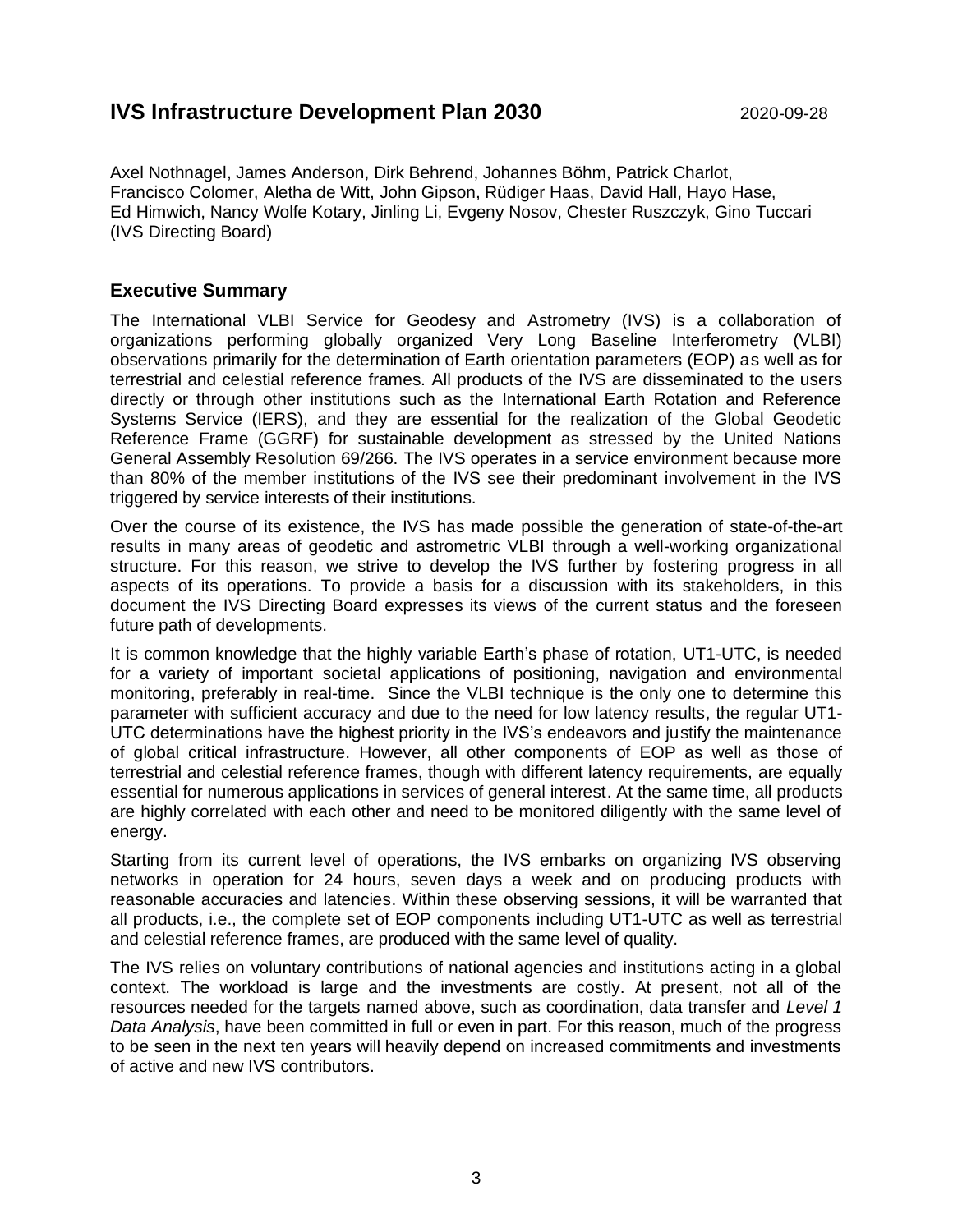## **Preamble**

The International VLBI Service for Geodesy and Astrometry (IVS) is a collaboration of organizations performing globally organized Very Long Baseline Interferometry (VLBI) observations primarily for the determination of Earth orientation parameters and geodetic reference frames in a service environment on a non-profit basis. It is a service of the International Association of Geodesy (IAG) and of the International Astronomical Union (IAU). More than 80% of the IVS member institutions see their mandate in supporting operational activities for regularly providing geodetic and astrometric information.

It is common knowledge that only a global approach of VLBI activities implicitly guarantees the ultimate geometric sensitivity in terms of accuracy which is needed for optimal state-of-the-art determinations of these parameters. With this mission and due to its global nature, the IVS guarantees synergies for sustainable technological developments as well as standardization for the intrinsically necessary compatibility of equipment and procedures. Individual institutions or even nations are not able to achieve this alone.

Geodetic VLBI is the only technique to observe the phase of Earth rotation, UT1-UTC, which is needed for the operations of Global Navigation Satellite Systems (GNSS) such as GPS, GLONASS, Beidou and Galileo, and the IVS provides the infrastructure to sustainably maintain delivery of this product. Furthermore, VLBI observations are the only means for tying the global terrestrial reference frame (TRF) to the celestial reference frame (CRF) by the full set of Earth orientation parameters (EOP) which includes polar motion, UT1-UTC, and two celestial pole offsets. It should be emphasized here that CRF, EOP and TRF are mutually dependent in this entire geometric triple with VLBI being the only technique to determine the CRF in the radio frequency domain.

The TRF, besides results from other space-geodetic observing techniques, consists of precise coordinates and velocities of IVS radio telescopes. Here, the IVS strives for 1 mm position accuracy and the respective long term stability as set by the Global Geodetic Observing System (GGOS) Project of the International Association of Geodesy (IAG), which includes IVS operations, to provide the needed information for Global Change studies in general and for monitoring global sea level change in particular. Beyond providing positions and velocities of individual sites, the IVS TRF is one of two backbone techniques for determining the scale parameter of the International Terrestrial Reference Frame (ITRF) which is the basis for many global and regional applications. In the same vein, Resolution 69/266 of the United Nations pursues an identical goal when calling its member states to contribute to "A global geodetic reference frame for sustainable development", to be realized as the Global Geodetic Reference Frame (GGRF). This also includes highly accurate coordinates of radio telescopes maintained within the IVS.

Concerning the CRF, the fundamental reference system for astronomical applications, according to Resolution B2 of the International Astronomical Union (IAU) General Assembly 1997, is realized as the International Celestial Reference Frame (ICRF), a space-fixed frame based on high accuracy radio positions of extragalactic sources measured by VLBI and using observational data from the IVS.

The radio telescopes of the VLBI Global Observing System (VGOS) as the currently expanding global infrastructure of the IVS, but also the many stations maintaining legacy S/X band equipment, are essential for all these applications. Their operations have to be developed and organized in a structured way according to the voluntary capabilities of the member institutions and the needs for the individual products.

For any nation, the need for investments in the IVS arises from the fact that in any region of the world there are applications making use explicitly or implicitly of the fundamentals provided by the IVS. In the context of this document, it has to be emphasized that the southern hemisphere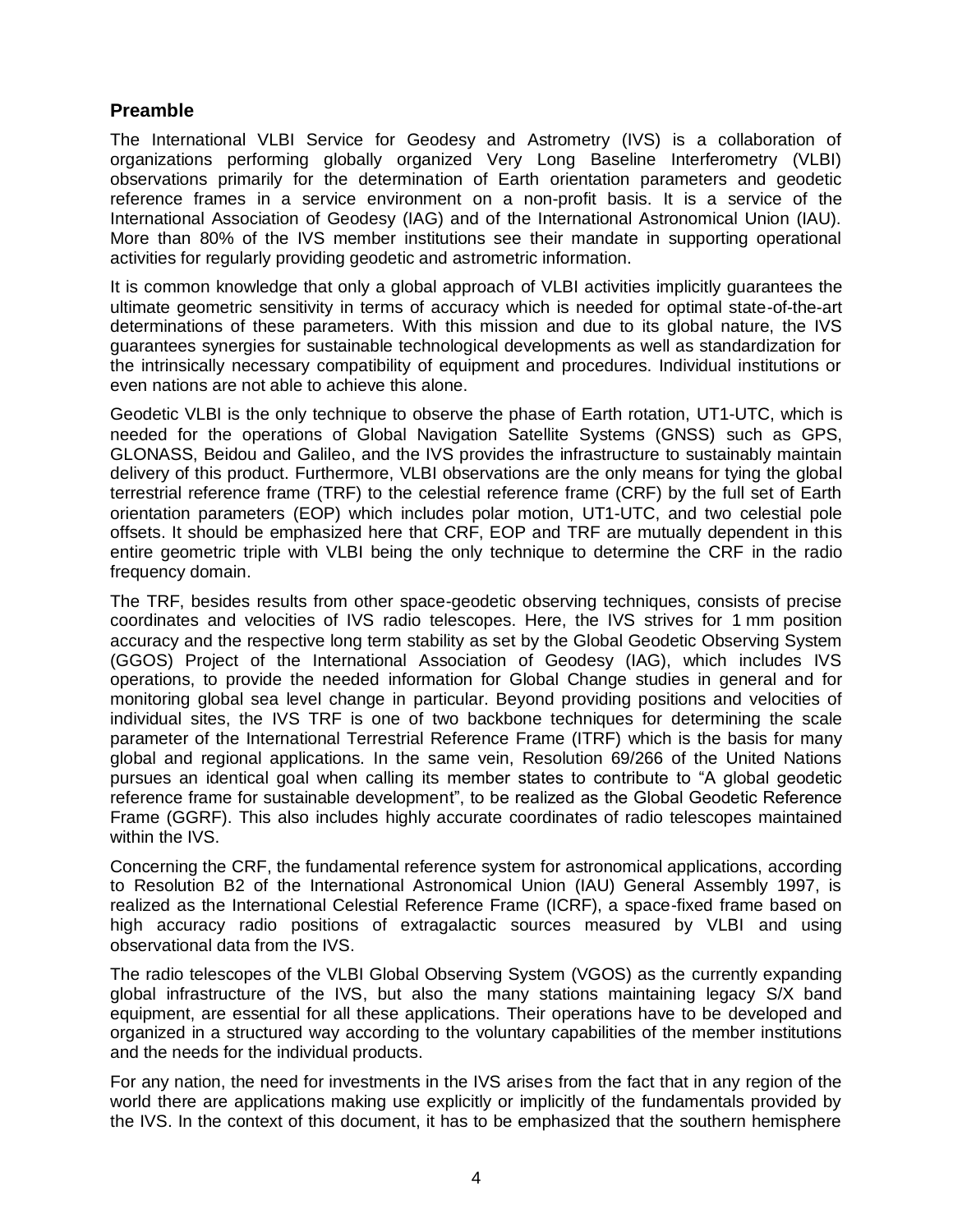is greatly under-represented compared to the northern hemisphere and that more investments in the southern hemisphere are necessary. Only when global endeavors are performed with every country contributing its share according to its grand-national product, the benefits for each nation can be guaranteed with the necessary results freely available anywhere and at any time.

For the last twenty years, the IVS has been a well-working collaboration with an effective organizational structure and with many institutions contributing a great share of resources for the benefit of general interests. With this, the IVS has made possible the generation of state-of-theart results in many areas of geodetic and astrometric VLBI. For this reason, we will continue to develop the IVS further for fostering progress in all aspects of its operations and the quality of its results. However, it cannot be ignored that the IVS is operating on a best-effort basis. To provide a basis for a discussion with its stakeholders, the IVS Directing Board expresses in this document its views of the current status and the planned future path of developments.

## **A. Vision for the next 10 years**

The following sections summarize the views of the IVS Directing Board on products and infrastructure in a tabulated form to define the mandate of the IVS and to give some guidance for imminent developments. The envisaged accuracies heavily depend on accepted latencies and it is assumed that the IVS will always endeavor to provide the best results achievable. As set forth in the *Strategic Plan of the IVS for the Period 2016 – 2025* (https://ivscc.gsfc.nasa.gov/about/ strategic/index.html), the IVS strives for accuracies of 1 us for UT1-UTC, 15 us for polar motion and nutation, and of 3 mm for telescope positions for one observing session of 24 hours in a weighted root mean squared (WRMS) sense as the final product after an acceptable latency of seven days until 2025. The goal then is to improve by a factor of about three by the end of the decade.

## **A.1. Core products and observing sessions**

|              | Product<br>Purpose                        | <b>Sessions</b>                        | Latency of<br>results | Comments                                                                                                                               |
|--------------|-------------------------------------------|----------------------------------------|-----------------------|----------------------------------------------------------------------------------------------------------------------------------------|
| a            | UT1-UTC                                   | Twice daily<br>1h.<br>$(730 \times 1)$ | 12 <sub>h</sub>       | Ultra-rapid extraction, transfer,<br>processing and analysis of observation<br>data from VGOS network as in b.<br>* More details below |
| $\mathbf b$  | <b>EOP/TRF</b>                            | daily 24 h<br>(365 x 24 h)             | 96 h                  | 16 VGOS stations each out of global<br>VGOS pool, [0h - 0h under discussion]                                                           |
| $\mathsf{C}$ | <b>CRF/Source</b><br>characterization     | 50 x 24 h                              |                       | 16 telescopes each, ~1/2 of the sessions<br>legacy and ~1/2 VGOS                                                                       |
| d            | Research and<br>development               | $16 \times 24$ h                       |                       | ** see details below                                                                                                                   |
| $\theta$     | Frame ties to<br>navigation<br>satellites | 16 x 24 h                              |                       | *** see details below                                                                                                                  |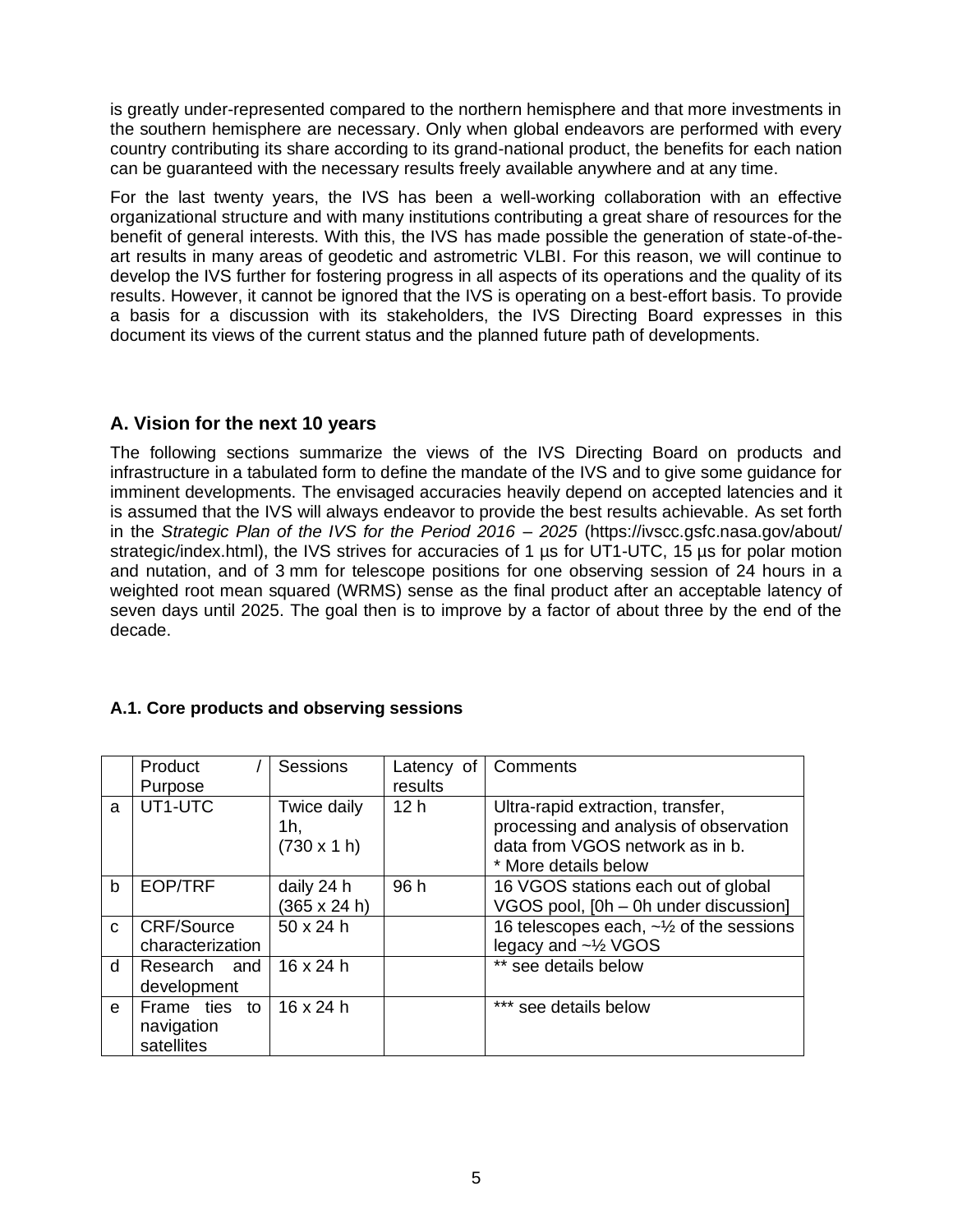\*) Rapid observations of UT1-UTC are inherently embedded in 24 h network sessions. The data to be extracted in an ultra-rapid fashion are prepared by suitable scheduling methods. Parallel sub-sessions/baselines are needed for increased robustness.

\*\*) 16 sessions (4 per quarter) on a proposal basis with deadlines 6 months before the respective quarter, telescope allocation according to justified needs. Purposes need to be in the interests of the IVS. Includes legacy and VGOS telescope usage. Correlator resources are provided by IVS. *Level 1 Data Analysis* (for definitions see Appendix 1) to be performed by proposers if non-standard. *Level 2 Data Analysis* limited solely to proposers only for 6 months after correlation. A report to the OPC is due 6 months after correlation.

\*\*\*) 16 sessions (4 per quarter) on a proposal basis with deadlines 6 months before the respective quarter. VGOS telescopes only. Telescope allocation according to justified needs. Purposes need to be in the interests of the IVS. If needed, correlator resources are provided by IVS. Setups of *Level 0 Data Analysis* (see Appendix 1) as well as *Level 1 Data Analysis* to be performed by proposers. *Level 2 Data Analysis* limited solely to proposers only for 6 months after IVS correlation. A report to the OPC is due 6 months after correlation.

## **A.2. Required infrastructure**

To be able to achieve the above goals in cadence and accuracy, the IVS will require the following list of infrastructure components. The majority of these components is also necessary to even maintain the status quo.

- 1 Coordination center (3 Full time equivalent staff [FTE])
- 1 Network Coordinator (1 FTE)
- 1 Analysis Coordinator (1 FTE)
- 1 Technology Coordinator (1 FTE)
- 1 Frequency monitoring, defense and allocation manager (1 FTE)
- 7 Operations centers (at least one for every weekday)
- 3 Data centers (mirrored for permanent availability)
- Pool of 40 globally distributed VGOS telescopes (twin telescopes at locations with next telescope at > 2500 km) for observing session types a) - e)
- Pool of 30 globally distributed legacy telescopes, for observing session type c) and d)
- 1 Correlation center (CorC) with a capacity of 2 daily sessions of 1 h each every day, including respective Internet network capabilities (7 days a week sustainable) [called *CorC type 1*]
- 7 Correlation centers (at least one for every weekday) with a capacity of 60 65 24 h sessions per year each including respective Internet network capabilities [called *CorC type 2*]
- 5 Hardware development centers
- 7 Analysis Centers (AC) for 1 h UT1-UTC sessions (3 h latency 7 days a week sustainable) [called *AC type 1*]
- 7 Analysis Centers for 24 h EOP sessions (12 h latency 7 days a week sustainable) [called *AC type 2*]
- 5 Analysis Centers for session types c) and e) [called *AC type 3*]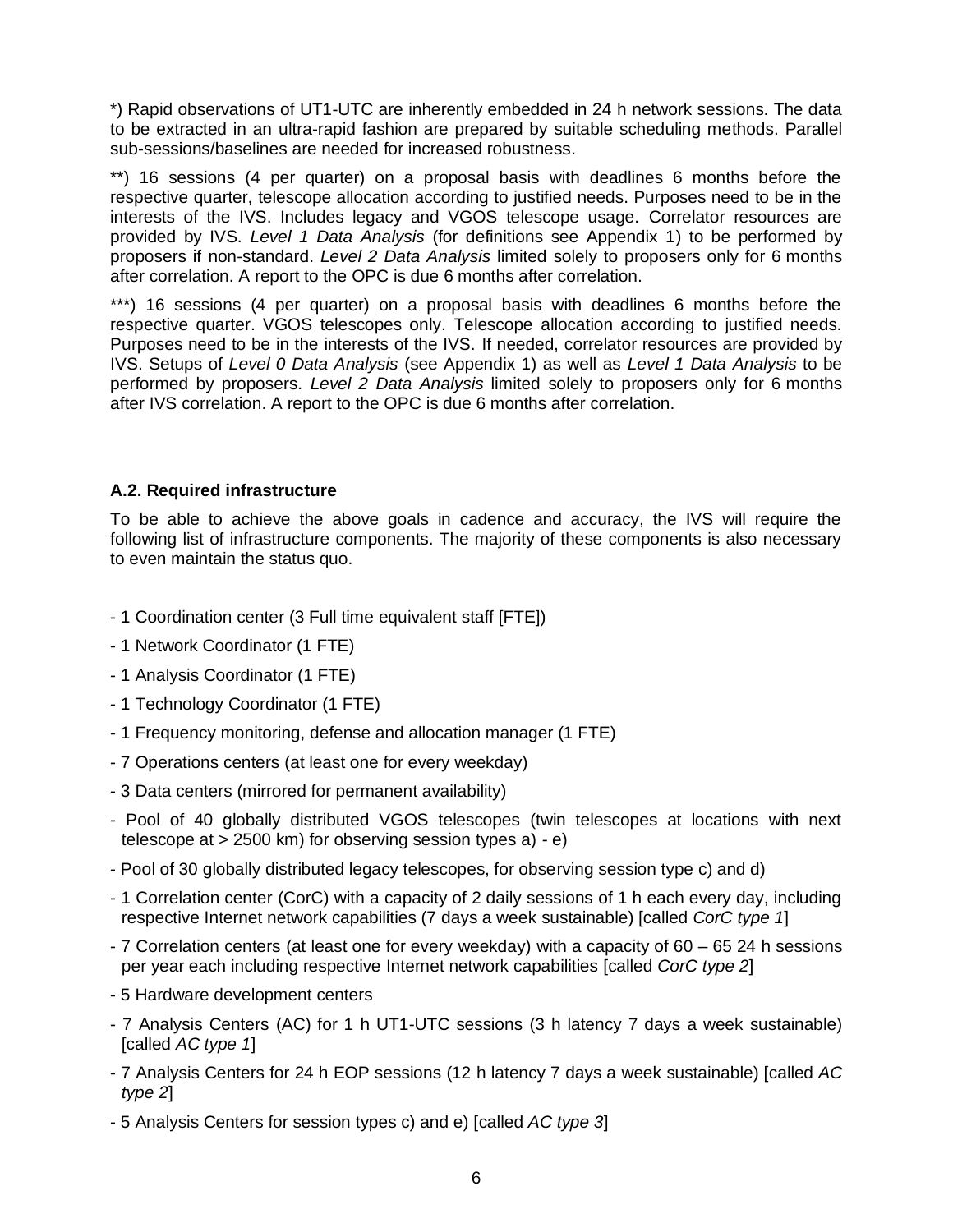- 1 Combination Center (ComC) for UT1-UTC sessions (3 h latency 7 days a week sustainable) [called *ComC type 1*]
- 1 Combination Center for 24h EOP/TRF sessions (6 h latency 7 days a week sustainable) [called *ComC type 2*]
- 1 Office for Outreach and Communications

#### Comments:

The numbers quoted for the individual components are minimum requirements, e.g., for guaranteeing correlation every day of the week. It is highly desirable that more units of each component be established and maintained for guaranteeing uninterrupted operations and crossvalidation of results.

Correlation centers can possibly also perform distributed correlations (setups, monitoring and export under the responsibility of 1 correlation center) instead of one entire session per correlation center.

Number of required analysis centers should be considered as those with independent software packages.

All components require redundancy in personnel for sickness, vacation, and other absences. Where possible, all components should ideally be labeled as critical infrastructure to safeguard their operations at adverse environmental and global health conditions.

Analysis and combination centers can/should explore automatic processing to guarantee 24/7.

## **B. Current realization 2020 (operational aspects only)**

At present, the IVS operates with the following cadence of sessions and the infrastructure listed below.

#### **B.1. Core products and observing sessions**

- a) UT1-UTC, 1 hour every day, selected legacy stations, product latency ~24 h
- b) EOP/TRF, product latency 14 d, ~3 sessions per week, up to 12 legacy stations each, start times depending on working hours
- c) CRF/Source characterization: several 24 h sessions per year
- d) 10 14 R&D sessions, telescopes and dates allocated in previous year
- e) Frame ties to navigation satellites: none

#### **B.2. Available infrastructure**

- 1 Coordination center (2 FTE)
- 1 Network Coordinator (fraction of 1 FTE)
- 1 Analysis Coordinator (fraction of 1 FTE)
- 1 Technology Coordinator (fraction of 1 FTE)
- 3 Operations centers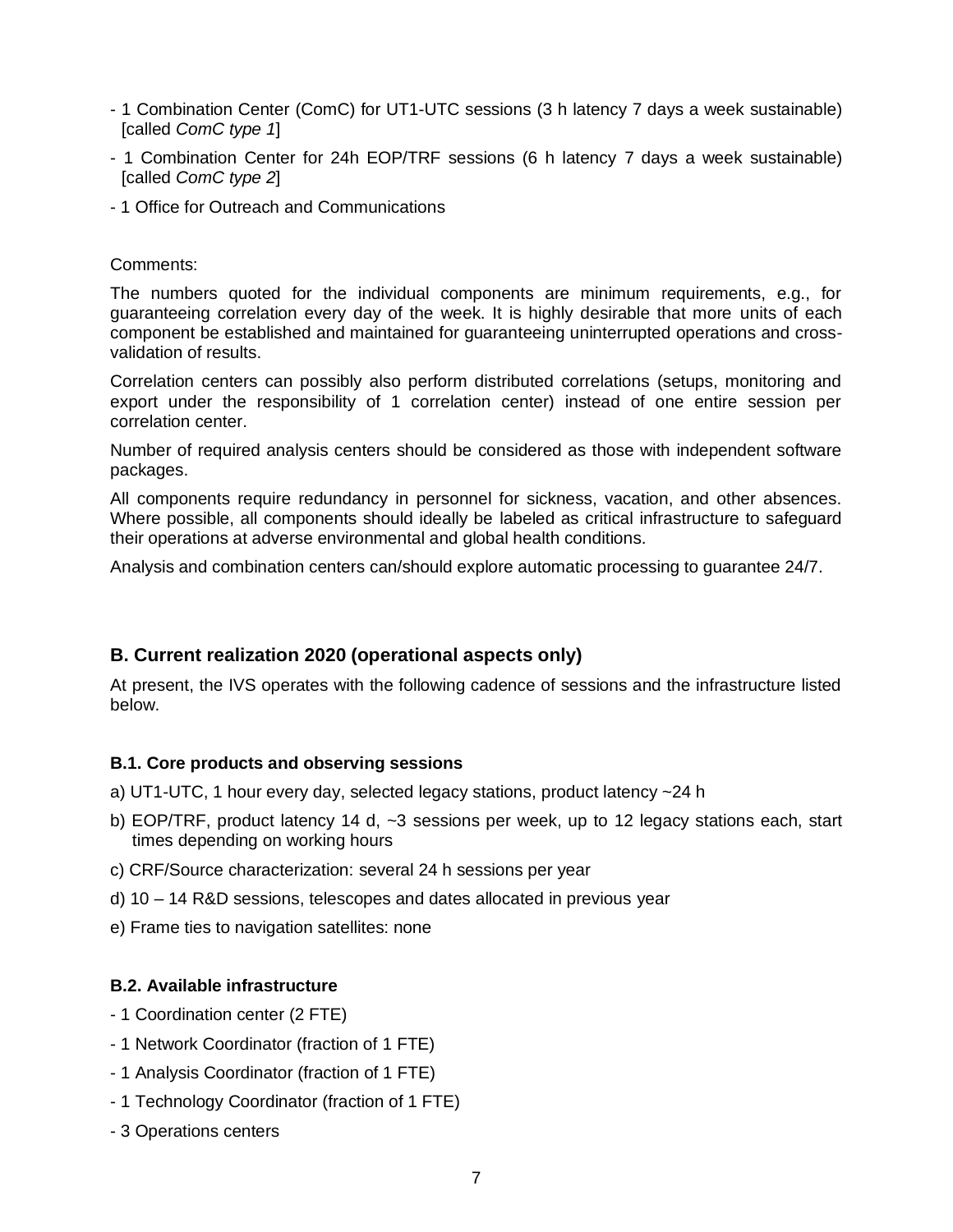- 3 Data centers
- Pool of 35 globally distributed legacy telescopes (~1570 station days)
- 10 VGOS telescopes (~240 station days in 2021)
- 5 Correlation centers with a total capacity of 400 1 h INT and ~150 24 h network sessions
- 5 Analysis Centers for 1 h UT1-UTC sessions
- 7 Analysis Centers for 24 h EOP sessions
- Analysis Centers for session types c)
- 1 Combination Center for 24 h EOP/TRF sessions
- 1 Office for Outreach and Communications

#### **C. Components needed to reach the IVS goals (operational aspects only)**

#### **C.1. Core products and observing sessions**

All session series and product lines as listed in Section A.1 need to be ramped up in a structured way.

#### **C.2. IVS components needed**

The IVS requires upgrades of the following components:

- Increase in Coordination Center (CC) resources

To perform the increased duties of the CC as set forth in the IVS Terms of Reference (ToR) #1.7, the CC needs an increase in staff by at least 1 FTE.

- Increase in Network Coordinator (NC) resources

To perform the increased duties of the NC as set forth in the IVS Terms of Reference (ToR) #3.1, the NC position needs to be equipped with an equivalent of 1 FTE which is considerably more than the 0.2 FTE available today.

- Increase in Analysis Coordinator (AC) resources

To perform the increased duties of the AC as set forth in the IVS Terms of Reference (ToR) #3.2, the AC position needs to be equipped with an equivalent of 1 FTE which is considerably more than the  $0.1 - 0.2$  FTE available today.

- Increase in Technology Coordinator (TC) resources

To perform the increased duties of the TC as set forth in the IVS Terms of Reference (ToR) #3.3, the TC needs to be equipped with an equivalent of 1 FTE which is considerably more than the  $0.1 - 0.2$  FTE available today.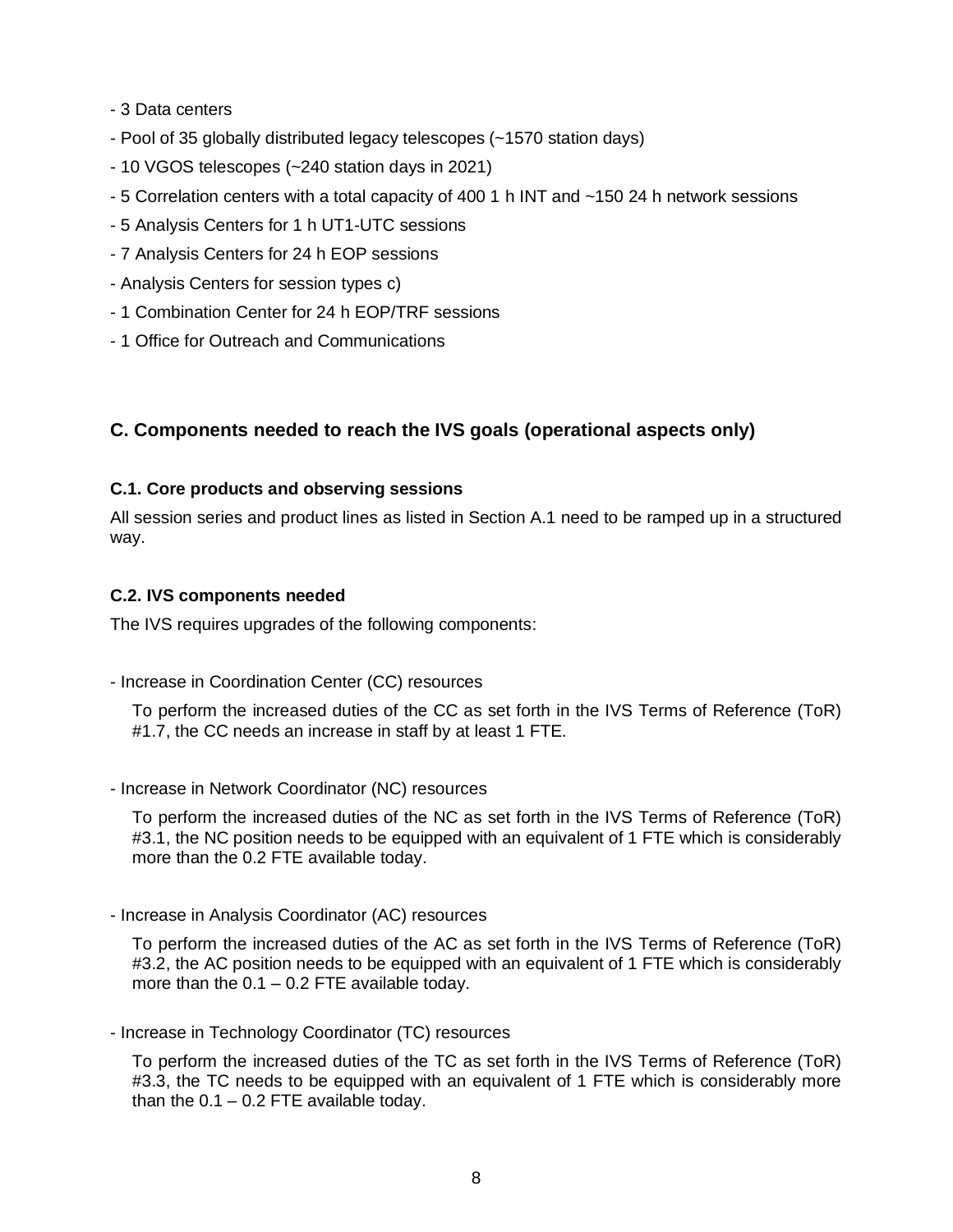- Establishment and funding of a new component of a Frequency (monitoring, defense and allocation) Manager for VGOS (1 FTE,)

The Frequency Manager is a new position due to the VGOS broadband feed capabilities and needed for the following functions:

- works on the defense of the VGOS observation spectrum at spectrum management conferences in the 3 ITU-regions
- maintains contact with ITU, IUCAF, CRAF, CORF, RAFCAP and national/regional spectrum authorities
- coordinates frequency friends at observatories for common actions on the national/supranational level
- authors reports and conducts compatibility studies for working parties and study groups
- reports to the IVS-DB
- Increase in number and resources of the IVS Operations Centers (OCs)

To perform the increased duties of the OCs as set forth in the IVS Terms of Reference (ToR) #2.2, the number of OCs needs to be increased from 3 to 7. Each OC needs to be equipped with equivalents of 0.5 FTE each. For the existing OCs, this is considerably more than the 0.1 FTE per OC available today.

- Increase in resources of the 3 Data Centers (DC)

To cope with the increased requirements of the VGOS operations, the higher demand for data exchanged and the increased security precautions, the IVS Data Centers need to be augmented with additional staff and modern storage architecture.

- Increase in number of VGOS telescopes

To allow for continuous operations of a 16-telescope network in variable configurations at least 40 VGOS telescope are needed worldwide. In particular in South America, Africa, the South Pacific and South Asia regions additional telescopes are needed for strengthening the geometry of the IVS network. This is an increase of 30 from currently about ten. If the next telescope is at a distance > 2500 km, the establishment and operation of twin telescopes is advisable to guarantee uninterrupted observations.

- Maintaining continued operations of 30 globally distributed legacy telescopes

For observing session type c) and d) it is essential that highly sensitive telescopes (20 m diameter and larger) are kept operational through investments in personnel, upgrades and spare parts. New telescopes of larger diameters for primarily astronomical applications but also with S/X band capabilities are always welcome to join the IVS network for these types of observations.

- Establishment and operations of one correlation center CorC type 1

For correlations and *Level 1 Data Analysis* of 2 daily sessions of 1 h each every day sustainable, a correlation center type 1 needs to be established and operated. This includes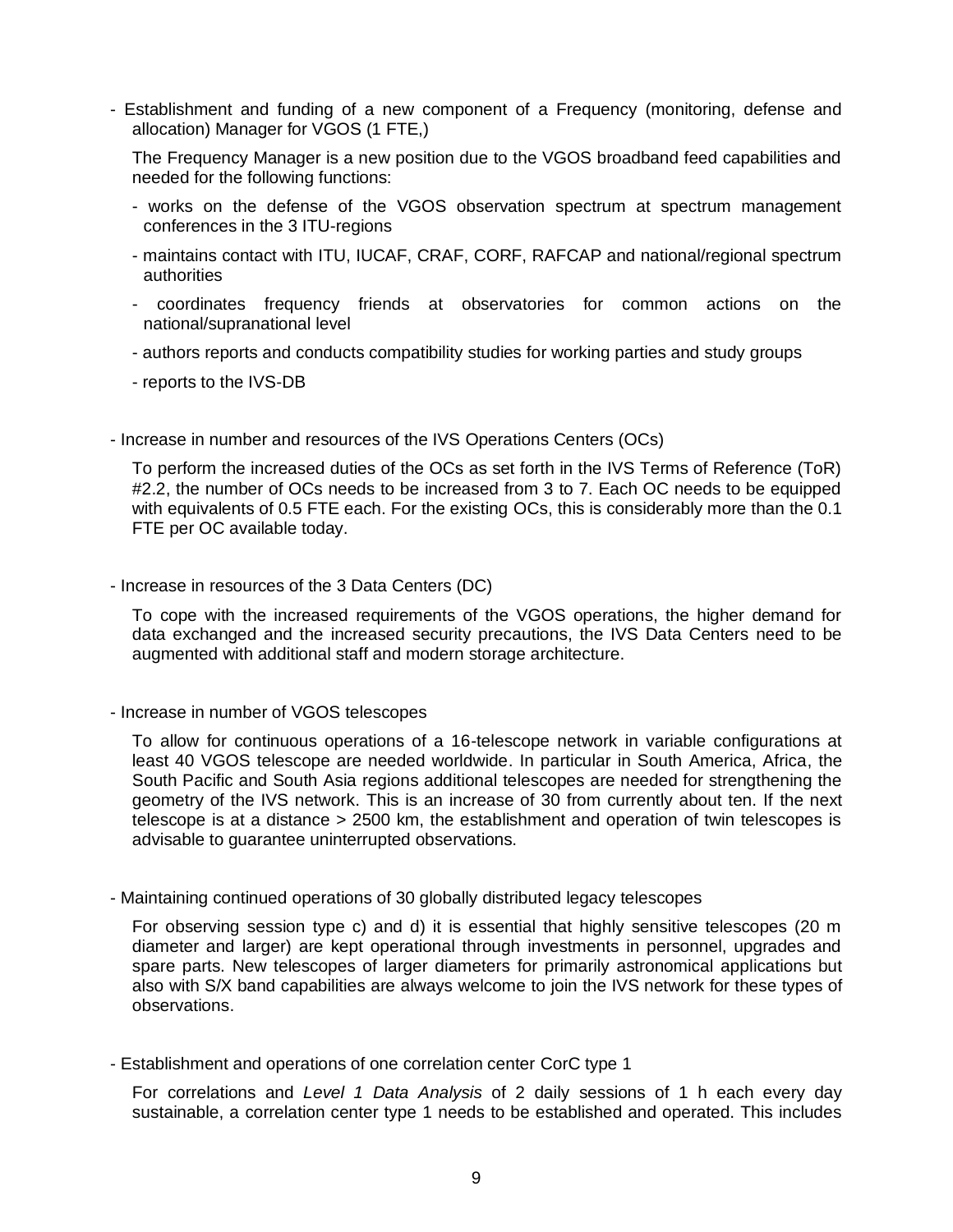availability of the respective network capabilities, also sustainable on a daily basis. This can also be realized through shared agreements.

- Establishment and operations of seven correlation centers CorC type 2

The operation of the VGOS network 24 hours seven days a week with processing by seven correlation centers requires that two new correlation centers are established and the existing five centers are augmented. All of these correlator centers should have a capacity of 60 – 65 24 h sessions per year each including the respective network and storage capabilities.

- Hardware development

Making use of progressing hardware developments, the IVS should maintain VLBI hardware development centers for all types of hardware needed in VLBI observations, such as feed horns, receivers, digital backends, system delay monitoring, data transfer, recording etc. Since each of these parts need special expertise, at least five different hardware development centers are required.

- 7 Analysis Centers [type 1]

The 1 h UT1-UTC sessions, which are observed twice a day, need to be analyzed and results be disseminated within 3 h after correlation has been completed. This needs to be guaranteed seven days around the clock. Different analysis software packages should be used to warrant independency of the analyses.

- 7 Analysis Centers [type 2]

The 24 h EOP sessions, which are observed every day, need to be analyzed and results be disseminated within 12 h after correlation has been completed. This needs to be guaranteed seven days a week around the clock. Different analysis software packages should be used to warrant independency of the analyses.

- 5 Analysis Centers [type 3]

The session types c) ICRF and e) frame tie GNSS, which are observed in regular intervals, should be analyzed and results be disseminated within three months after correlation has been completed. Different analysis software packages should be used to warrant independency of the analyses.

- 1 Combination Center [type 1]

For the results of the UT1-UTC sessions from different analysis centers, combination needs to be performed for final integrity control. This needs to be guaranteed 7 days a week with 3 h latency sustainable.

- 1 Combination Center [type 2]

For the results of the EOP/TRF sessions from different analysis centers, combination needs to be performed for final integrity control. This needs to be guaranteed 7 days a week with 6 h latency sustainable.